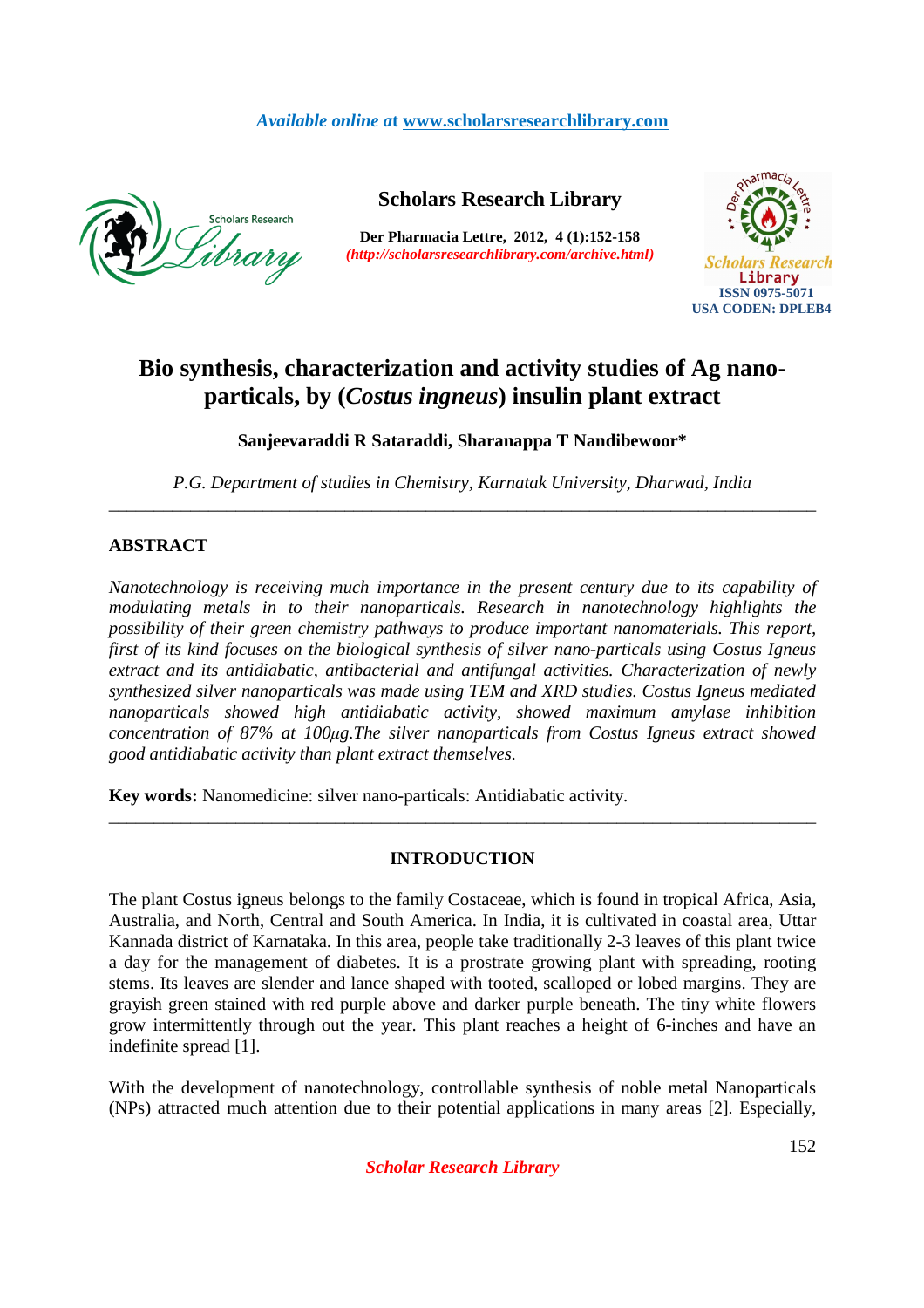they have been extensively exploited for use in biomedical areas, such as targeted drug delivery [3], imaging [4], sensing [5] and antimicrobial [6]. Among these metal NPs, Ag NPs are of particular interest due to their strong and wide-spectrum antimicrobial activities [7-10], which might act as a novel bactericide to solve the serious antibiotic resistance problem. Ag NPs can be synthesized by traditionally chemical and physical methods. However, these methods strongly depend on severe reaction conditions, for example, aggressive agents (sodium borohydride,hydrazinium hydroxide, cetyltriethylammnonium bromide), harmful solvent system to environment and ecology, higher temperature and higher pressure, and so on. To pursue a healthy life and space, it is imperative to develop a clean synthetic approach ("green chemistry") to obtain nanomaterials targeted on different applications, especially in biomedical fields.

\_\_\_\_\_\_\_\_\_\_\_\_\_\_\_\_\_\_\_\_\_\_\_\_\_\_\_\_\_\_\_\_\_\_\_\_\_\_\_\_\_\_\_\_\_\_\_\_\_\_\_\_\_\_\_\_\_\_\_\_\_\_\_\_\_\_\_\_\_\_\_\_\_\_\_\_\_

An environmentally acceptable solvent system, eco-friendly reducing and capping agents are considered to be three essential elements for a completely "green" synthesis [11]. Bio templated strategies might be alternative to achieve the three standards. [12,13] which are based on biological molecules, microorganism or plant extract for synthesis of NPs, such as Au NPs [14], Ag NPs [15] and other functional materials [16, 17]. There are many biologically active components in the extracts of fresh plant, such as proteins, polysaccharides, vitamins, polyphenols and so on. On one hand, some molecules can act as electron shuttles in metal reduction; On the other hand, some constituents are responsible for the capping of resulting NPs. As a result, not only the aggregation of NPs could be effectively avoided, but also the postsurface modification of NPS might be easily completed. Additionally, green plants are reproducible sources which fit for the requirements of sustainable development. Meanwhile, S. Shiv Shankar [18] and co-workers have demonstrated that use of plants extract outweigh microorganisms in the biosynthesis of metal NPs. Therefore, the approach based on green plants extract is an intrinsically green alternative to NPs synthesis. In recent years, some environmentally friendly methods based on plants extracts are largely explored. For example,Mallikarjuna[11] and co-workers generated Ag and Pd NPs at room temperature employing coffee and tea extract. The single-pot method used no surfactant, capping agent, and/or template, which is an intrinsically green approach. Stimulated by these novel synthesis ideas, herein, we attempted to use Costus igneus extract to synthesize Ag NPs. Costus igneus leaf contains many biological activity components, including steroids and many organic compounds. The pharmacological activities of Costus igneus was studied in vivo animals (in most cases the total leaf extract was used) including anti-diabetic activity [19] antibacterial effects [20]. In this paper, we report a low-cost, convenient, green synthetic approach to obtain large quantities of AgNPs by reduction of silver ions with Costus Ingneus extract at room temperature. The material exhibited excellent antidiabatic, antifungal and antibacterial characteristics.

#### **MATERIALS AND METHODS**

#### **2.1 Costus Ingneus Extract Preparation**

A 30 g portion of thoroughly washed Costus Ingneus (insulin plant) leaves were finely cut and boiled in 100 mL of sterile distilled water. The resulting extract was used for further experiments. Fig. 1 is the optical picture of Costus Ingneus used in our experiment.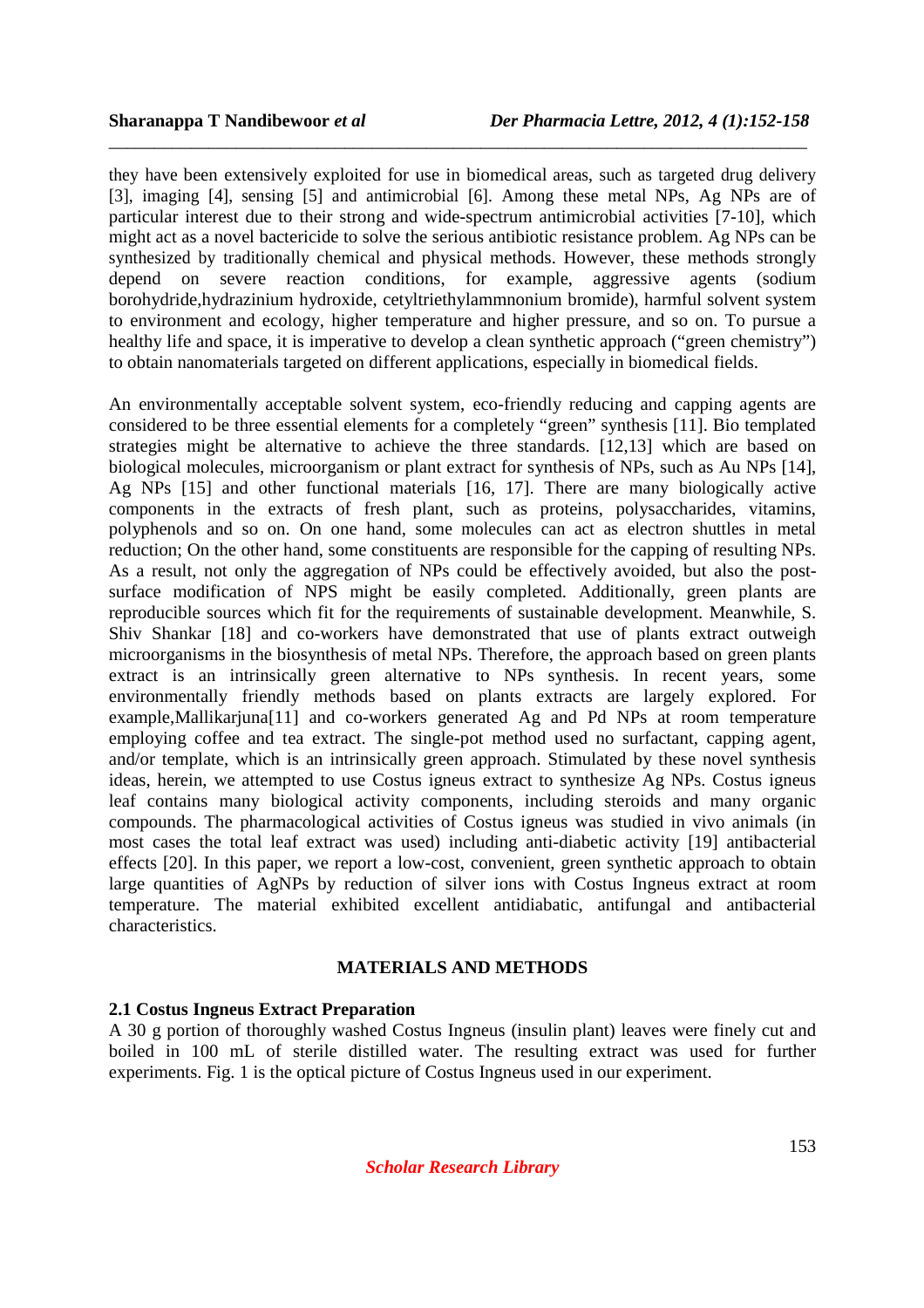

\_\_\_\_\_\_\_\_\_\_\_\_\_\_\_\_\_\_\_\_\_\_\_\_\_\_\_\_\_\_\_\_\_\_\_\_\_\_\_\_\_\_\_\_\_\_\_\_\_\_\_\_\_\_\_\_\_\_\_\_\_\_\_\_\_\_\_\_\_\_\_\_\_\_\_\_\_

**Figure 1. The optical picture of Costus Ingneus** 

## **2.2 Synthesis of Costus Ingneus Ag NPs**

For the synthesis of the Ag NPs Costus Ingneus, we adopted previous report [21] with slight modification Typically, 5 mL  $10^{-2}$  M AgNO3 solution was added to 5 mL of Costus extract. The AgNO<sub>3</sub> reduced Costus Ingneus solution was centrifuged at 4000rpm for 25min individually. The deposited residue was dried and subjected to TEM and XRD studies.

## **2.3 Transmission Electron Microscopy (TEM) measurement and X-Ray study**

TEM samples of the NPs synthesized using the Costus Ingneus extract were prepared by placing drops of the reaction mixture over carbon-coated copper grids and allowing the solvent to evaporate. Then TEM measurements were performed on a JEOL model 1200EX instrument operated at an accelerating voltage of 80 kV. The crystalline nature of AgNPs Costus Ingneus hybrids was confirmed from the X-ray diffraction analysis and TEM measurements

## **RESULTS AND DISCUSSION**

3.1 Characterization of AgNPs at Costus Ingneus hybrids by TEM

Fig.2(a,b) shows the TEM image of as-synthesized AgNPs at Costus Ingneus hybrids, revealing that the NPs are predominantly spherical in the size range of 20 nm. The NPs could be well dispersed in water, and be stable for at least three months.

# **3.2. X-ray diffraction (XRD) study**

The crystalline nature of Ag NPs was confirmed by the XRD analysis as shown in Fig. 3. The diffraction peaks at <46.18° correspond to the (200) facets [22] of the fcc crystal structure. The peak corresponding to the (200) plane is more intense than the other planes, suggesting that the (200) plane is the predominant orientation [22].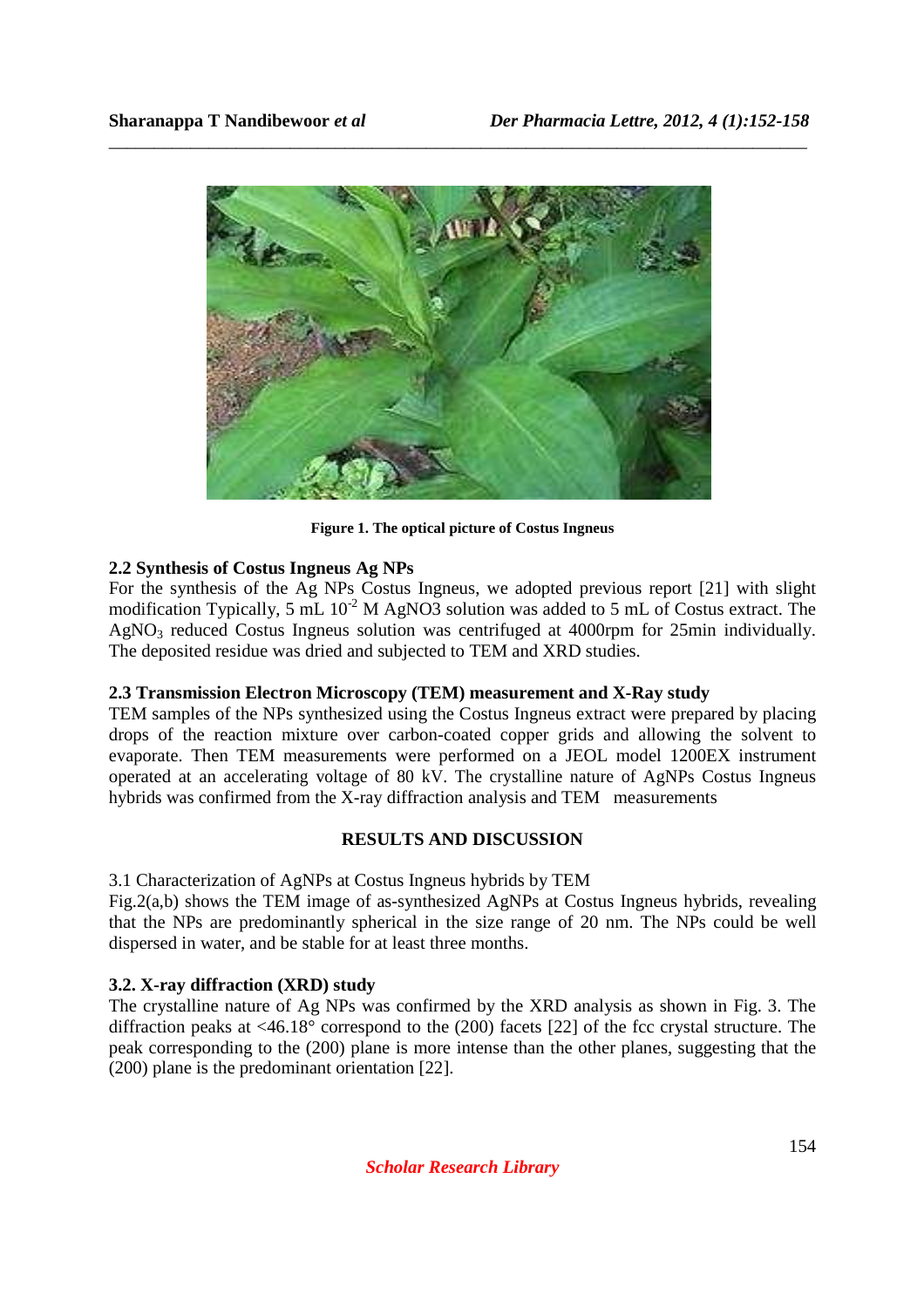

\_\_\_\_\_\_\_\_\_\_\_\_\_\_\_\_\_\_\_\_\_\_\_\_\_\_\_\_\_\_\_\_\_\_\_\_\_\_\_\_\_\_\_\_\_\_\_\_\_\_\_\_\_\_\_\_\_\_\_\_\_\_\_\_\_\_\_\_\_\_\_\_\_\_\_\_\_

**(A) (B) Fig. 2 TEM image of AgNPs at Costus Ingneus: (A) lower magnification scopes, (B) At higher magnification** 



**Figure. 3 XRD pattern of AgNPs at Costus Ingneus hybrids**

#### **3.3 Antidiabatic ( Invitro) Studies**

#### AMYLASE INHIBITION ASSAY

.

The inhibition assay was performed using the chromogenic DNSA method [23, 24]. The total assay mixture composed of 1400 µl of 0.05 M sodium phosphate buffer (pH 6.9), 50 µl of amylase (Diastase procured from HiMedia, Mumbai, Cat No.RM 638) and extracts at concentration 100, 250 and 500 µg were incubated at 37°C for 10 min. After pre-incubation, 500  $\mu$ l of 1% (w/v) starch solution in the above buffer was added to each tube and incubated at 37°C for 15 min. The reaction was terminated with 1.0 ml DNSA reagent, placed in boiling water bath for 5 min, cooled to room temperature and the absorbance measured at 540 nm. The control amylase represented 100% enzyme activity and did not contain any sample of analysis. To eliminate the absorbance produced by sample, appropriate extract controls with the extract in the reaction mixture in which the enzyme was added after adding DNS. The maltose liberated was

*Scholar Research Library*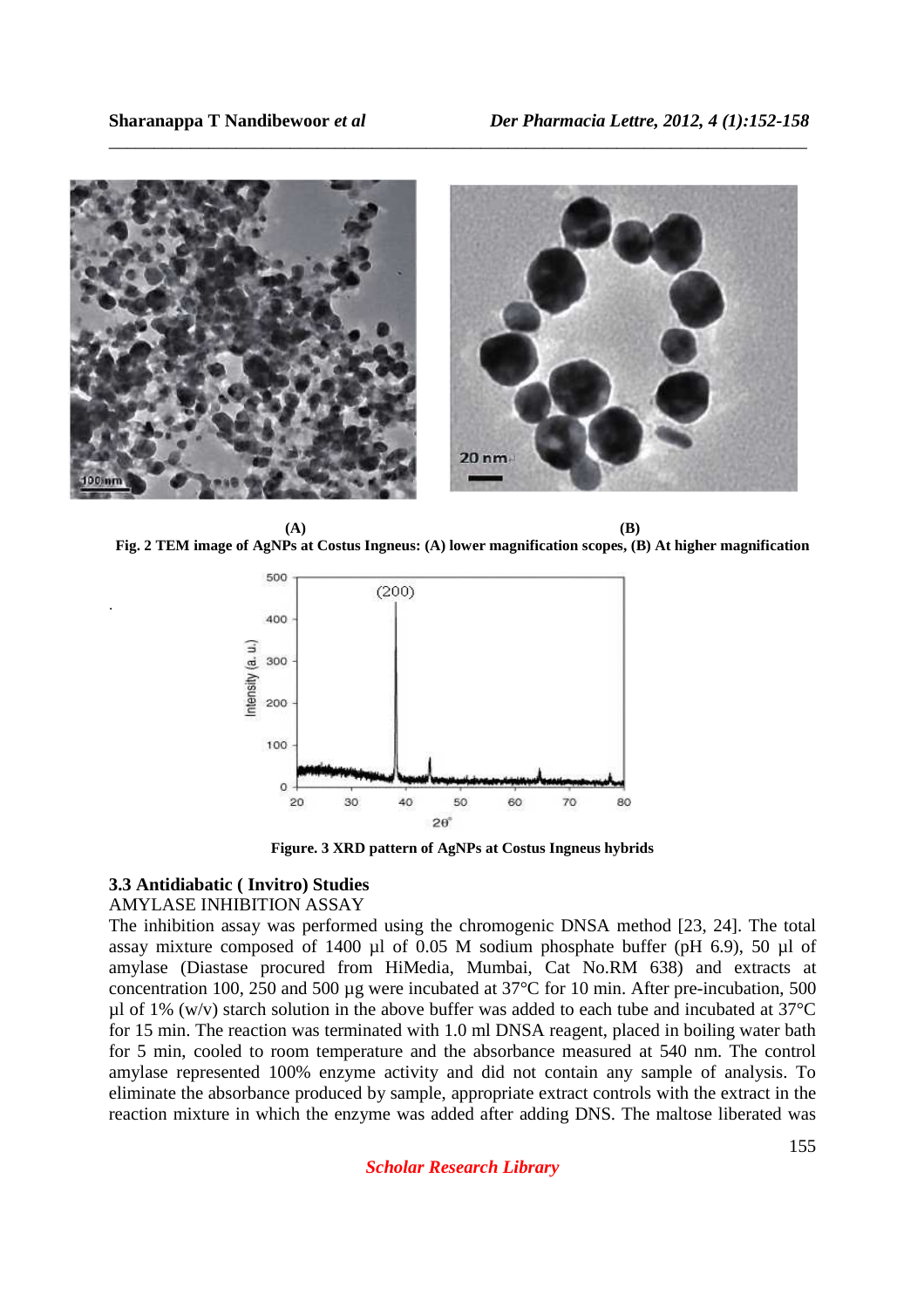determined by the help of standard maltose curve (Fig 4.) and activities were calculated according to the following formula

\_\_\_\_\_\_\_\_\_\_\_\_\_\_\_\_\_\_\_\_\_\_\_\_\_\_\_\_\_\_\_\_\_\_\_\_\_\_\_\_\_\_\_\_\_\_\_\_\_\_\_\_\_\_\_\_\_\_\_\_\_\_\_\_\_\_\_\_\_\_\_\_\_\_\_\_\_

Conc. of Maltose liberated X ml of enzyme used X dilution factor Activity= Mol. wt of maltose X incubation time (min)

One unit of enzyme activity is defined as the amount of enzyme required to release one micromole of maltose from starch per min under the assay conditions. The inhibitory/induction property shown by the sample was compared with that of control and expressed as percent induction/inhibition (Fig 5). This was calculated according to the following formula and is shown in Table 1.

$$
% inhibition/induction = \frac{\text{Activity in presence of compound}}{\text{Control Activity}} \times 100
$$

From all above data the Ag sample shows significant amylase inhibition Hence synthesized nano-particals shows very good antidiabatic activity. (Table 1).



**Figure 5. The graph showing the comparative analysis** 

*Scholar Research Library*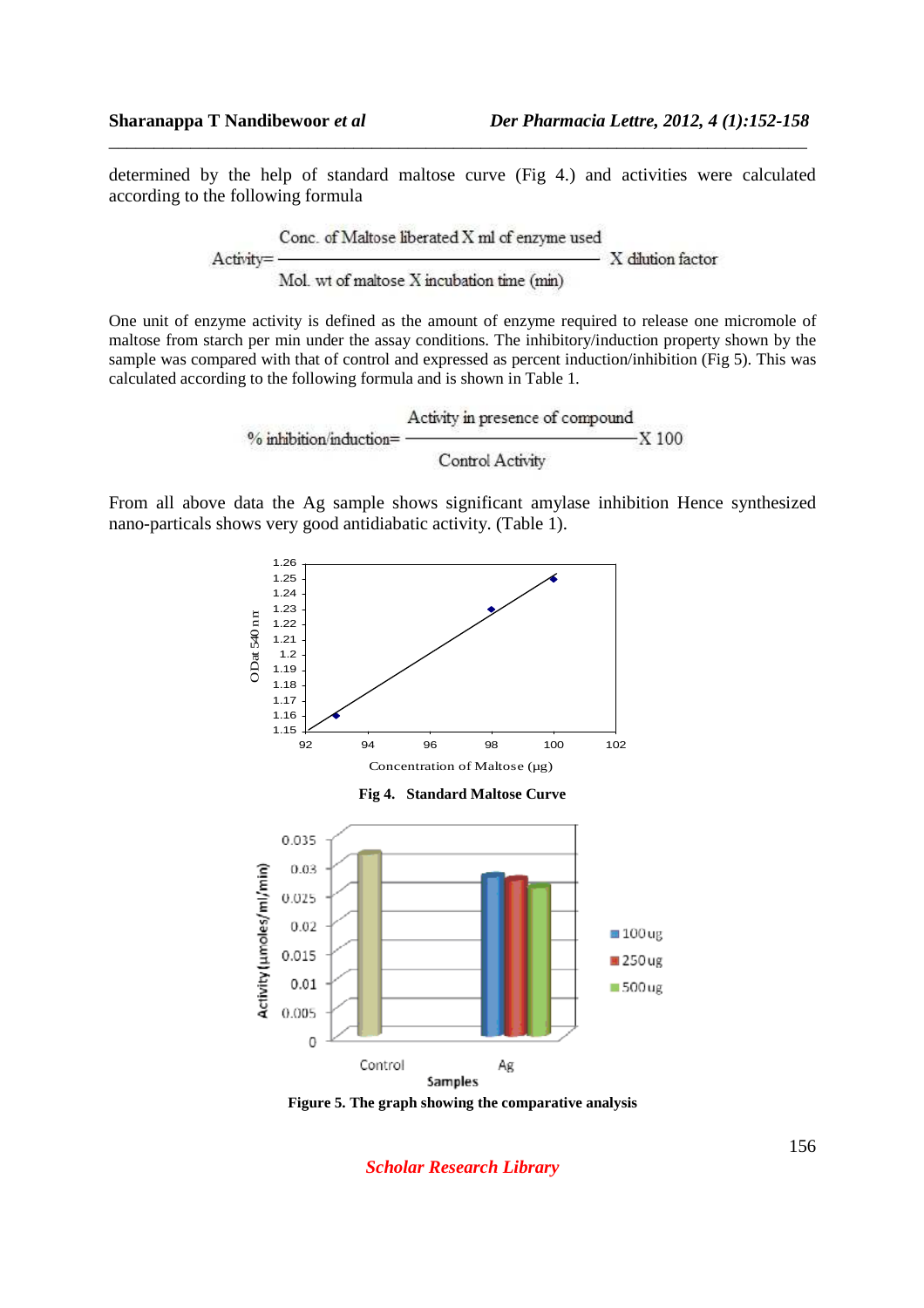| Sample           | O D at 540nm | Concentration of maltose | Activity                    | % Activity |  |
|------------------|--------------|--------------------------|-----------------------------|------------|--|
|                  |              | liberated $(\mu g)$      | $(\mu \text{moles/ml/min})$ |            |  |
| Control          | 1.43         | 114                      | 0.03316                     | 100        |  |
| $Ag$ 100 $\mu$ g | 1.25         | 100                      | 0.0277                      | 87.66      |  |
| $Ag$ 250 $\mu$ g | 1.24         | 98                       | 0.0271                      | 85.76      |  |
| Ag $500 \mu g$   | 1.16         | 93                       | 0.0258                      | 81.65      |  |

\_\_\_\_\_\_\_\_\_\_\_\_\_\_\_\_\_\_\_\_\_\_\_\_\_\_\_\_\_\_\_\_\_\_\_\_\_\_\_\_\_\_\_\_\_\_\_\_\_\_\_\_\_\_\_\_\_\_\_\_\_\_\_\_\_\_\_\_\_\_\_\_\_\_\_\_\_ **Table 1. showing the assay of the data** 

#### **3.4 In vitro antibacterial and antifungal assay**

The biological activities of synthesized nano-particals have been studied for their antibacterial and antifungal activities by agar and potato dextrose agar diffusion methods respectively. The antibacterial and antifungal activities were done at 200 and 500 µg/mL concentrations in DMF solvent by using three bacteria (Escherichia coli, Staphylococcus aureus, Bacillus subtilis) and antifungal activities (Aspergillus niger and candida albicans) by minimum inhibitory concentration method. These bacterial strains were incubated for 24 h at 37 ºC and fungal strains were incubated for 48 h at 37 ºC. Standard antibacterial (Gentamycin) and antifungal drugs (Amphotericin) were used for comparison under similar conditions. Antibacterial and antifungal activities of prepared AgNPs at Costus Ingneus is shown in Table 2.

**Table 2** 

| Sample       | *Growth Inhibition against Bacteria in mm |                    |           | *Growth Inhibition against Fungi in mm |            |
|--------------|-------------------------------------------|--------------------|-----------|----------------------------------------|------------|
|              | E.coli                                    | <b>B.</b> Subtilis | S. Aureus | A.niger                                | C.albicans |
| AgNPs        | 0.3(2)                                    | (1)                | 1(1)      | Nil                                    | 0.5(0.5)   |
| Gentamycin   | 3.1(25)                                   | 2.5(25)            | 3.4(<25)  | $\overline{\phantom{a}}$               |            |
| Amphoteracin |                                           | -                  |           | 0.7(100)                               | 1.5(50)    |

*\*MIC values are given in brackets.* 

## **CONCLUSION**

Our results demonstrate the ability of the Costus Ingneus on synthesizing silver nanoparticles and their antidiabatic, antimicrobial and antifungal activity which represent a significant advancement in the nanomaterial with realistic implications. The green chemistry approach addressed in the present work on the synthesis of silver nanoparticles is simple, cost effective and the resultant nanoparticles are highly stable and reproducible.

The silver nanoparticals from Costus Igneus extract showed good antidiabatic activity than plant extract themselves.

#### **REFERENCES**

- [1]. A.Eidi., M., Eidi, E. Esmaeili *Phytomedicine*.*;* **2006** 13:624-29
- [2]. D.P. Yang, D.X. Cui, *Asian journal.;* **2008** 3:2010–2022.

.

- [3]. J. Panyama, V. Labhasetwara, *Advanced Drug Delivery Reviews;.* **2003** 55: 329– 347.
- [4]. J-Ho Park, G.U Luo, G. V Maltzahn, J. Michael Sailor *Nature Materials.;* **2009** 8, 331-336.

[5]. U. Yıldız, E. Ibtisam, Tothill, *Talanta.;* **2010** 82:277-282.

*Scholar Research Library*